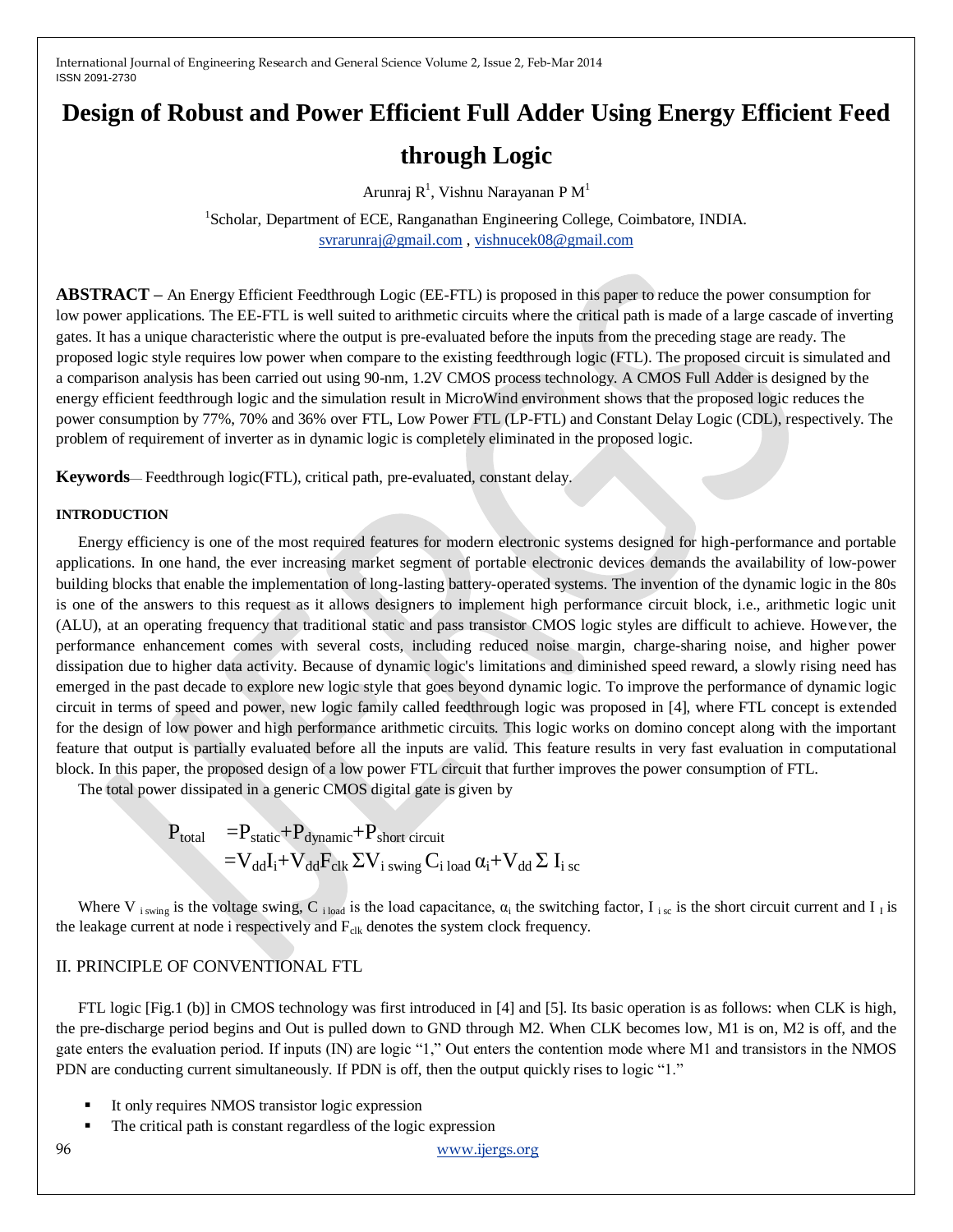The output is pre-evaluated before the inputs from the preceding stage is ready



**Fig.1** (a) Dynamic Domino Logic (b) FTL

Despite its performance advantage, FTL suffers from reduced noise margin, excess direct path current, and nonzero nominal low output voltage, which are all caused by the contention between M1 and NMOS PDN during the evaluation period. Furthermore, cascading multiple FTL stages together to perform complicated logic evaluations is not practical. Consider a chain of inverters implemented in FTL cascaded together and driven by the same clock. When CLK is low, M1 of every stage turns on, and the output of every stage begins to rise. This will result in false logic evaluations at even numbered stages since initially there is no contention between M1 and NMOS PDN because all inputs to NMOS transistors are reset to logic "0" during the reset period.

### **Existing FTL Techniques**

#### **1. LP-FTL**

The low power FTL circuit is shown in Figure 2 (a). This circuit reduces VOL by using one additional PMOS transistor MP2 in series with MP1. The operation of this circuit is similar to that of FTL. During reset phase i.e. when  $CLK = 1$ , output node is pulled to ground (GND) through Mr. During evaluation phase output node charges through Mp1 and Mp2. When CLK goes low (evaluation phase) Mr is turned off and the output node conditionally evaluates to logic high (VOH) or low (VOL) depending upon input to NMOS block. If the NMOS block evaluates to high then output node pulled toward VDD i.e. VOH =VDD, otherwise it remain at logic low i.e. VOL. Since Mp1 and Mp2 are in series the voltage at drain of MP1 is less than VDD. During evaluation due to ratio logic the output node pulled to logic low voltage i.e. VOL which is less than the VOL of existing FTL. This reduction in VOL causes significant reduction in dynamic power consumption but due to the insertion of PMOS transistor Mp2 propagation delay of the LP-FTL increases.



97 [www.ijergs.org](http://www.ijergs.org/) **Fig.2 (a)** Low Power Feedthrough Logic (LP-FTL), (b) Constant Delay Logic(CD Logic)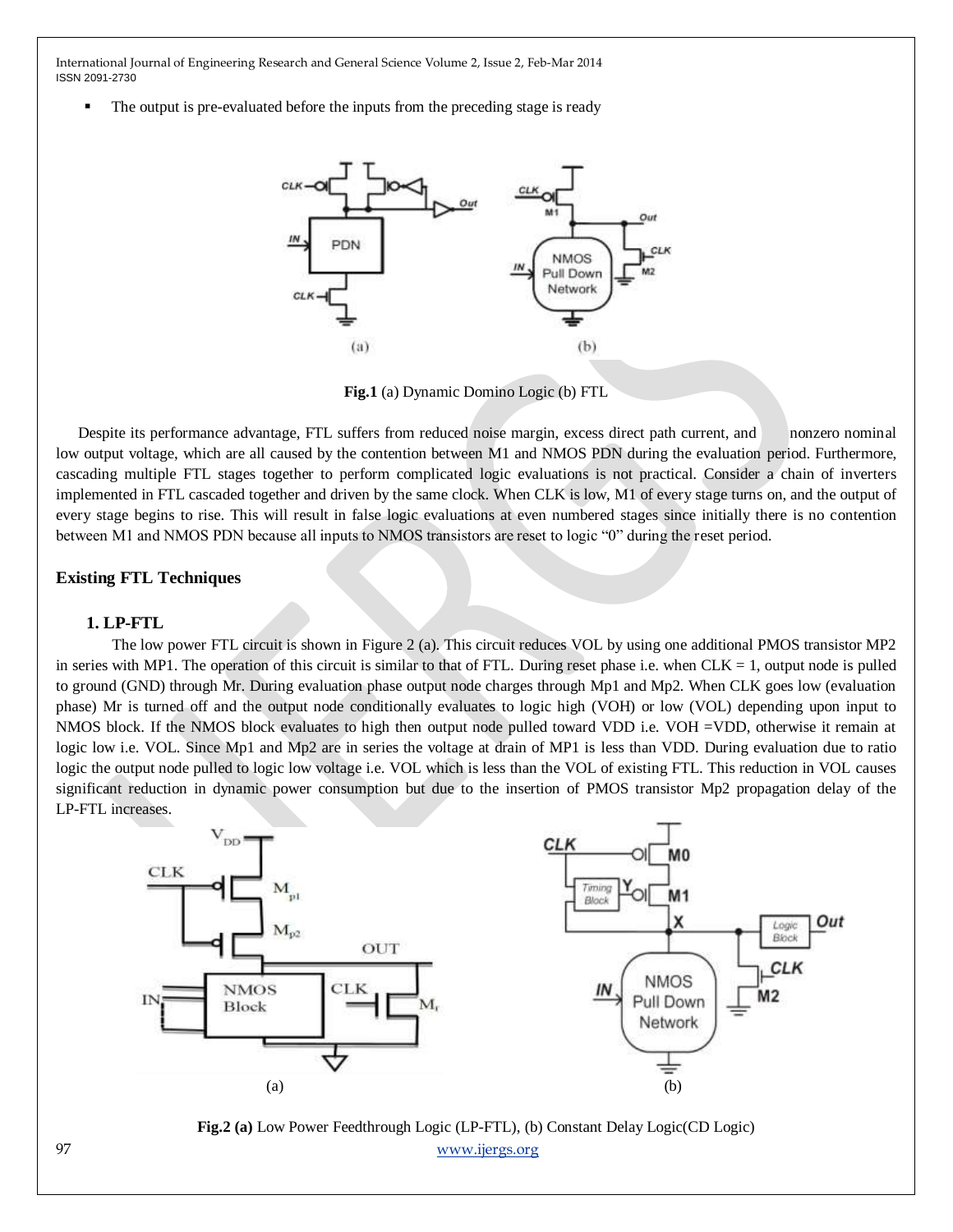#### **2. CD Logic**

To mitigate the contention problems, CD logic is proposed with a schematic shown in Figure 2 (b). Timing block (TB) creates an adjustable window period to reduce the static power dissipation. When CLK is high, CD logic predischarges both X and Y to GND. When CLK is low, CD logic enters the evaluation period and three scenarios can take place: namely, the contention, C–Q delay and D–O delay modes. The contention mode happens when CLK is low while IN remains at logic "1". In this case, X is at a nonzero voltage level which causes Out to experience a temporary glitch. The duration of this glitch is determined by the local window width, which is determined by the delay between CLK and CLK\_d. When CLK\_d becomes high, and if X remains low, then Y rises to logic "1", and turns off M1. Thus the contention period is over, and the temporary glitch at Out is eliminated.

C–Q delay mode takes places when IN make a transition from high to low before CLK becomes low. When CLK becomes low, X rises to logic "1" and Y remains at logic "0" for the entire evaluation cycle. D–Q delay mode utilizes the pre-evaluated characteristic of CD logic to enable high-performance operations. In this mode, CLK falls from high to low before IN transit, hence X initially rises to a nonzero voltage level. As soon as IN become logic  $\degree 0$ , while Y is still low, then X quickly rises to logic  $\degree 1$ . If CLK\_d rises slightly slower than X, then Y will initially rise (thus slightly turns off M1) but eventually settle back to logic  $\degree$ . CD logic can still perform the correct logic operation in this case, however, its performance is degraded because of M1's reduced current drivability. The CD logic reduce short circuit power dissipation which occur in contention period but it also suffer from additional transistors overhead and the need of adjust the window size depending upon environment.

## **PROPOSED ENERGY-EFFICIENT FEEDTHROUGH LOGIC**

The proposed EE-FTL circuit is shown in Figure 3. This circuit consists of additional PMOS pull up transistor (T3) in series with T1. The T3 transistor is controlled by the drain signal of T2 transistor. The inverted clock signal is given to source of T2. The output signal is taken to control gate terminal of T2. T4 transistor is connected to reset the node X, when CLK is high. T6 transistor is used to reset the output terminal. The single bit input signal is given to pull down NMOS transistor T5. There are two modes of operation in EE-FTL circuit namely, reset mode and evaluation mode. When CLK is high, both X and OUT pre-discharges to GND. Thus the output of EE-FTL circuit is always at logic "0" when CLK is high. So it is called as reset mode.

When CLK is low, circuit enters the evaluation mode and the contention mode take place. In the contention mode, CLK is low while input (IN) at logic "1". In this case, both PUN and PDN will simultaneously conduct, which causes a temporary glitch at output node. This will create direct path exist between power supply and ground. The power dissipation occurs due to this short circuit current is known as short circuit power dissipation. This effect can be reducing by EE-FTL circuit. The output node become a non zero voltage level at this mode. This voltage level is used to turn on the transistor T2 by feedback method. The high level inverted clock signal pass through T2 and disables the T3 transistor. Thus the direct path is disabled till the entire contention period and the glitches also eliminated.



#### **Fig.3** ENERGY-EFFICIENT FEEDTHROUGH LOGIC (EE-FTL)

98 [www.ijergs.org](http://www.ijergs.org/)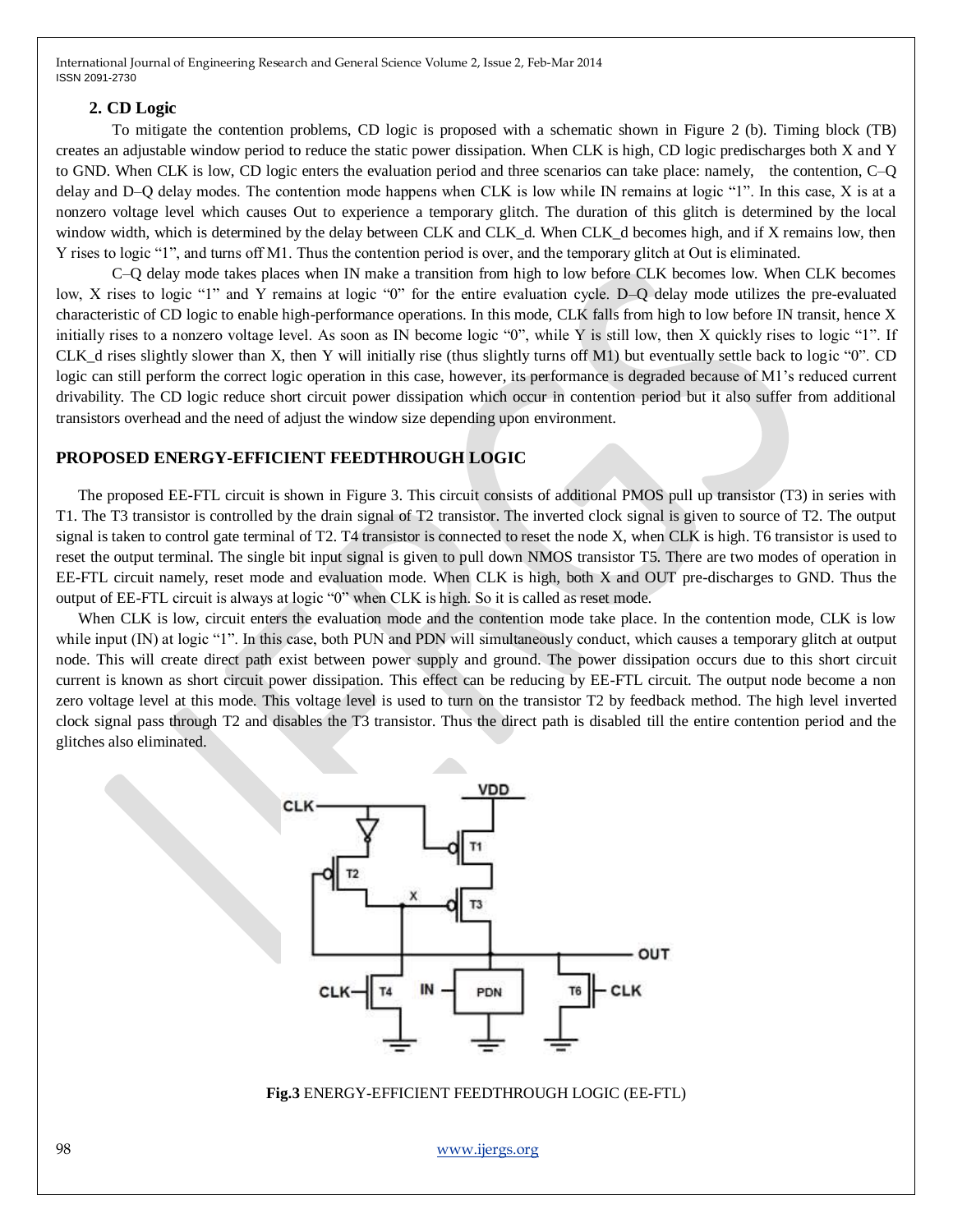## **Design of Full Adder Using EE-FTL Technique**

A one bit CMOS full adder is designed using EE-FTL technique is shown in figure 4. The carry generation circuit and sum generation circuit is configured by EE-FTL. Since the output of FTL is inverted, two inverters is used at the end of both sum and carry section. Common clock signal is used in the entire circuit. The inputs which are in series at sum generation circuit will increase the parasitic effects, when both inputs A and B are at logic "1" and carry input is logic"0". But EE-FTL circuit will not be affected by this condition.



**Fig.4** CMOS Full Adder using EE-FTL technique

## **SIMULATION RESULT AND DISCUSSION**

The full adder is designed using several techniques styles such as LP-FTL, MFTL, CDL and EE-FTL. These adders are designed using MICROWIND DSCH2 tool. The several parameters such as power, area and delay are obtained from simulation results. Figure 5 shows the simulated waveform of full adder circuit using EE-FTL. Table 1 shows the comparison of several parameters. The area overhead of EE-FTL is less compare to CD logic but high when compare to FTL, LP-FTL techniques. The EE-FTL technique has less speed than the other techniques which is tolerable when power is main concern compare to delay. While EE-FTL require more area compare to FTL, EE-FTL is still an attractive choice in a high-performance full-custom design because of very less power consumption. Figure 6 shows the bar chart of data in comparison table. The overall comparison makes the EE-FTL is more suitable for low power arithmetic circuits.



99 [www.ijergs.org](http://www.ijergs.org/) **Fig.5** Simulated Waveform of Full Adder Using EE-FTL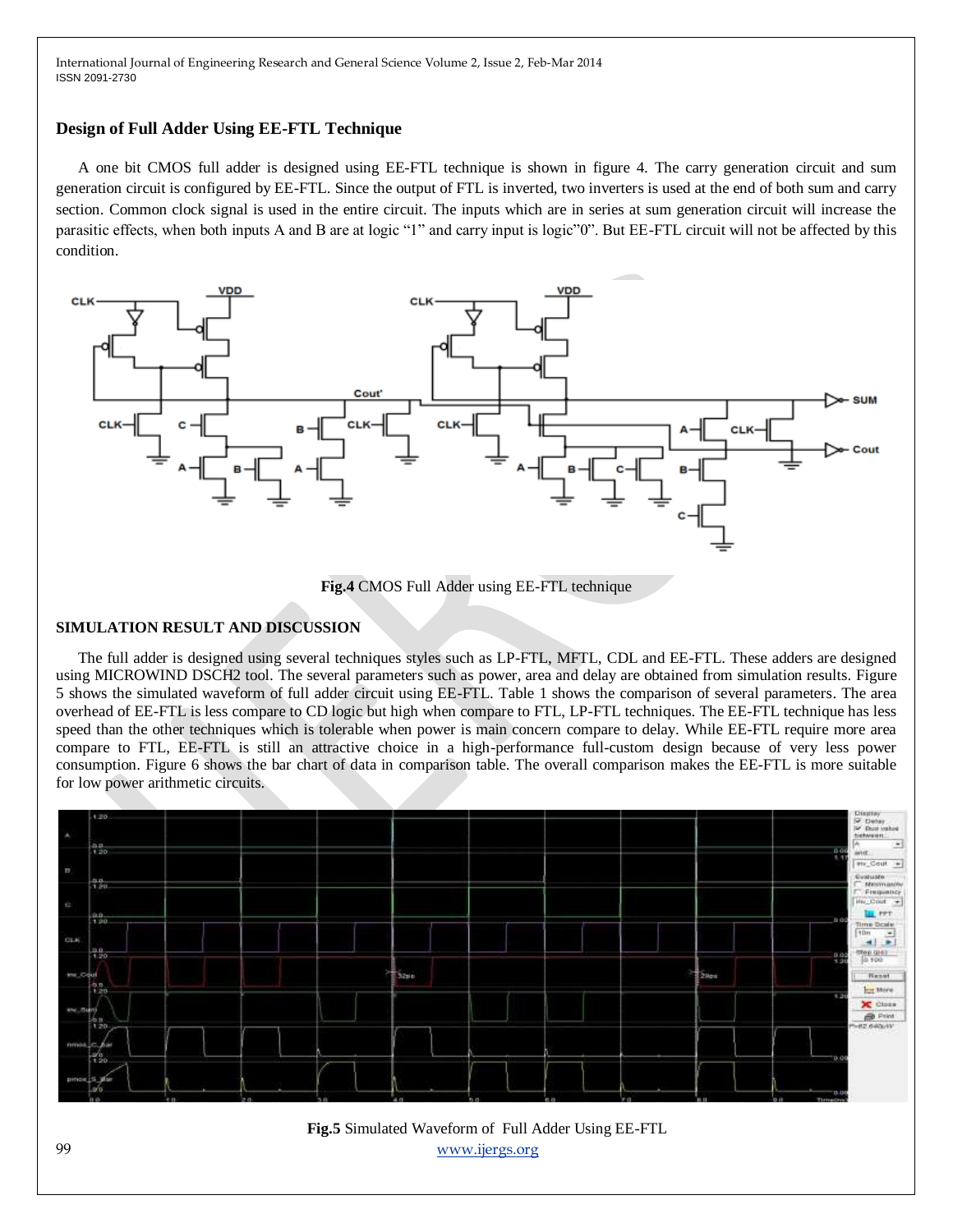| <b>Logic Style</b> | Area<br>$(\mu m^2)$ | <b>Power</b><br>$(\mu W)$ | <b>Delay</b><br>(p <sub>S</sub> ) | <b>Power Delay</b><br><b>Product(PDP)</b><br>(fJ) | <b>Energy Delay</b><br><b>Product(EDP)</b><br>(fJ.ps) |
|--------------------|---------------------|---------------------------|-----------------------------------|---------------------------------------------------|-------------------------------------------------------|
| <b>FTL</b>         | 177.9               | 273                       | 18                                | 4.914                                             | 88.452                                                |
| <b>LP-FTL</b>      | 207.3               | 211                       | 25                                | 5.275                                             | 131.875                                               |
| <b>CDL</b>         | 389.7               | 98.62                     | 28                                | 2.761                                             | 77.308                                                |
| <b>EE-FTL</b>      | 303.6               | 62.64                     | 29                                | 1.816                                             | 52.664                                                |

**Table 1** Comparison Table of one bit full adder using EE-FTL



**Fig.6** Bar Chart of One Bit Full Adder parameters

## **CONCLUSION**

A new energy efficient feedthrough logic was proposed in this paper to reduce short circuit power dissipation in contention mode. The pre-evaluated feature of EE-FTL makes it particularly suitable in a circuit block where performance is the primary concern. The proposed logic style requires low power when compare to the existing feedthrough logic. The proposed circuit is simulated and a comparison analysis has been carried out using 90 nm, 1.2V CMOS process technology. A CMOS Full Adder is designed by EE-FTL techniques and the simulation result in MicroWind environment shows that the proposed logic reduces the power consumption by 77%, 70% and 36% over FTL, LP-FTL and CDL, respectively. The simulation result confirms that at same frequency of operation the power delay product of proposed circuits is much better than that of existing FTL structure.